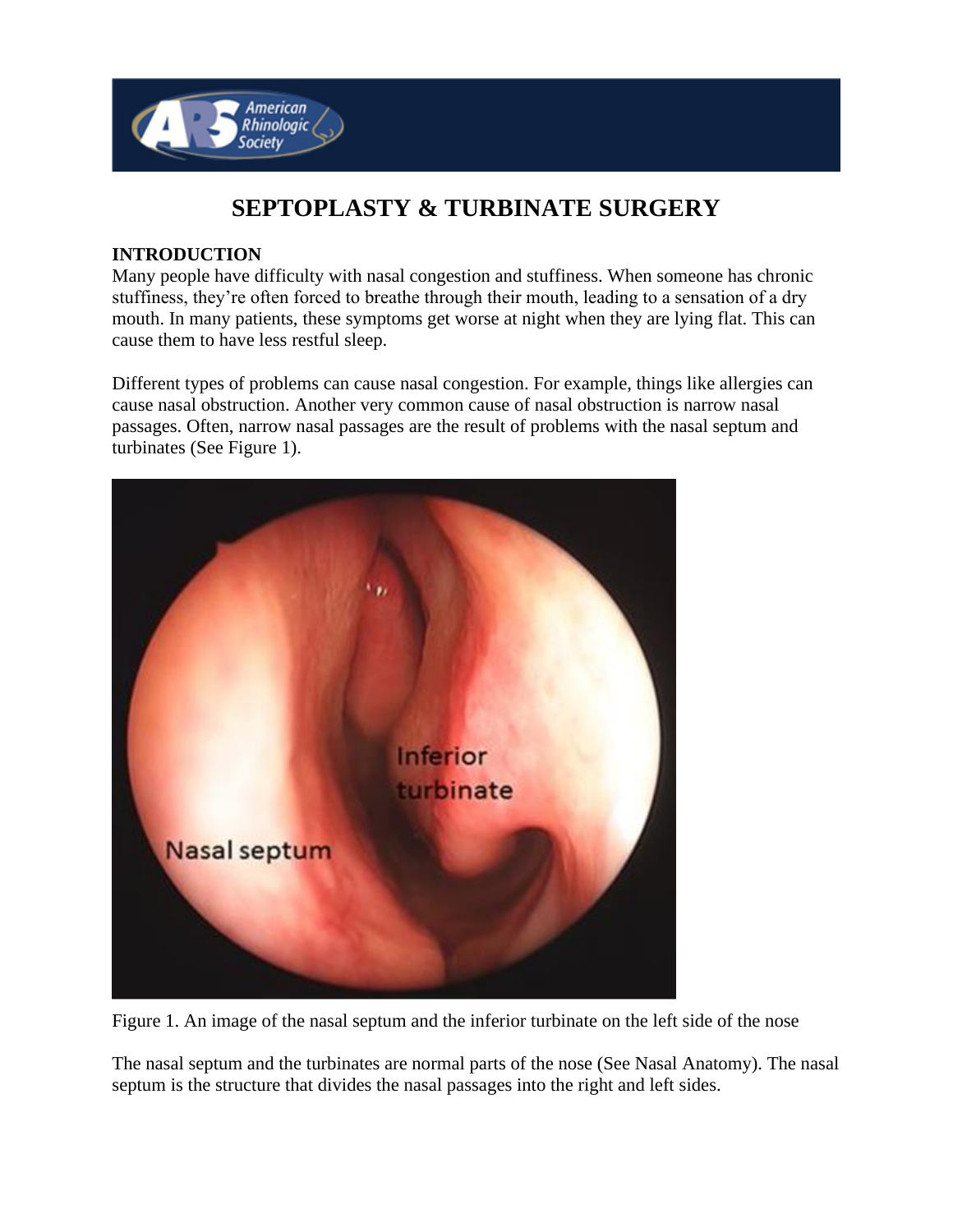The turbinates are also inside the nose, near the septum. There is usually space between the septum and turbinates to allow air to pass through the nose. The turbinates can cause nasal obstruction if they are too large. There are several different types of turbinates in the nose. The ones that most commonly affect airflow are called the inferior turbinates.

## **DEVIATED NASAL SEPTUM**

The septum is made of cartilage and bone. The cartilage and bone of the septum are lined by a thin membrane called mucosa. This layer acts like a layer of skin for the inside of the nose. This layer covers and protects the cartilage and bone. It also helps to keep the inside of the nose moist. If the septum is bent or crooked, it is called a deviated nasal septum. When the septum is deviated, one or both sides of the nose can become blocked. In these instances, surgery can help correct the deviation and improve airflow. It's important to remember that not everyone with a deviated nasal septum needs surgery. However, surgery can be helpful when the deviated septum is causing significant symptoms. The CT scan and picture in Figure 2 demonstrate examples of a deviated nasal septum.



Figure 2. CT scan and photo of a deviated nasal septum on the left side of the nose

**DIAGNOSIS:** The diagnosis of a deviated septum can be made by your doctor. Your doctor will perform a thorough evaluation of your symptoms and will examine your nose. You may undergo a procedure in the office called a nasal endoscopy (See Nasal Endoscopy). This will determine the cause of your nasal obstruction. A deviated septum can also be seen on a CT scan. However, a CT scan is often not necessary to diagnose the cause of nasal obstruction. After making the diagnosis, your doctor can discuss treatment options for you. If you have troublesome symptoms, you may be a candidate for surgery to straighten your septum.

**SURGERY:** Surgery to correct a deviated septum is called a septoplasty. Septoplasty is most commonly performed to help relieve nasal obstruction. Sometimes, septoplasty is a necessary part of other surgical procedures.

During a septoplasty, your surgeon will attempt to straighten the cartilage and bone. During the procedure, the lining (the mucosa) is first lifted off the cartilage and bone. The cartilage and bone can then be reshaped. Sometimes, portions of the cartilage and bone need to be removed. The lining is then laid back down.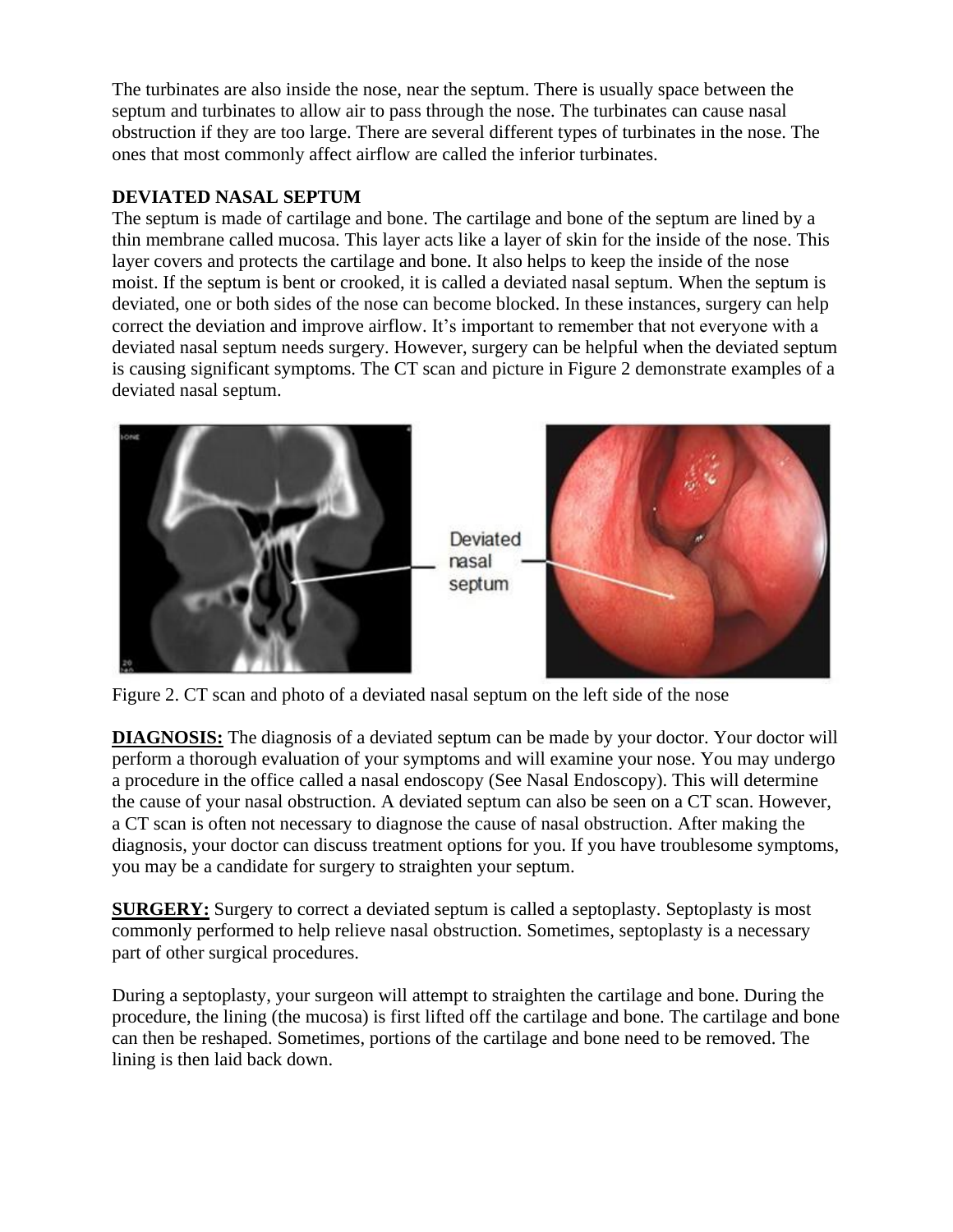Even after surgery, the septum is not likely to be "perfectly straight." The septal cartilage also has a tendency to return to its initial shape and can bend after surgery. But, for most patients, surgery can help straighten the septum so that the nasal passages are more open.

Septoplasty is a procedure that is most commonly done in the operating room under general anesthesia. The procedure is typically performed on an outpatient basis. This means that patients come in and go home the same day. After the surgery you may have splints or packing inside your nose during the healing process. In some instances, there may be nothing more than dissolving stitches inside your nose. Your surgeon can let you know whether splints or packing will be placed in your nose and how long they will stay in place.

Septoplasty involves reconstruction of the cartilage and bone on the inside of the nose. In some situations, patients having septoplasty may also need reconstruction of the outside of the nose. The reconstruction of the outside of the nose is called a rhinoplasty (See Rhinoplasty Overview and Functional). Your doctor can help determine if you would benefit from an external nasal surgery.

**POST-OPERATIVE CARE:** You can expect to have fatigue, pain, nasal stuffiness, and mild nasal drainage after your surgery. Pain is generally mild with this type of surgery. It is typically well controlled with over the counter or prescription pain pills. The stuffiness usually results from swelling after the procedure. Stuffiness starts to improve after the first week. You may have drainage of some mucus and blood from your nose after surgery. This is a normal part of the healing process.

You may be asked to use saline sprays or irrigations (See Sinonasal Irrigations) after your surgery. Please check with your surgeon about any post-surgery care you will need to perform.

### **INFERIOR TURBINATE HYPERTROPHY**

The turbinates are structures on the side wall of the inside of the nose. They project into the nasal passages as ridges of tissue. They can look like long pillows inside the nose. The turbinates help warm and moisturize air as it flows through the nose. The inferior turbinates can block nasal airflow when they are enlarged (referred to as inferior turbinate hypertrophy). The turbinates are made of bone and soft tissue. Either the bone, the soft tissue or both can become enlarged. The CT scan and picture in Figure 3 demonstrate examples of inferior turbinate hypertrophy. You can see that enlarged inferior turbinates can cause nasal blockage.



Figure 3. CT scan and photo of enlarged inferior turbinates on the left side of the nose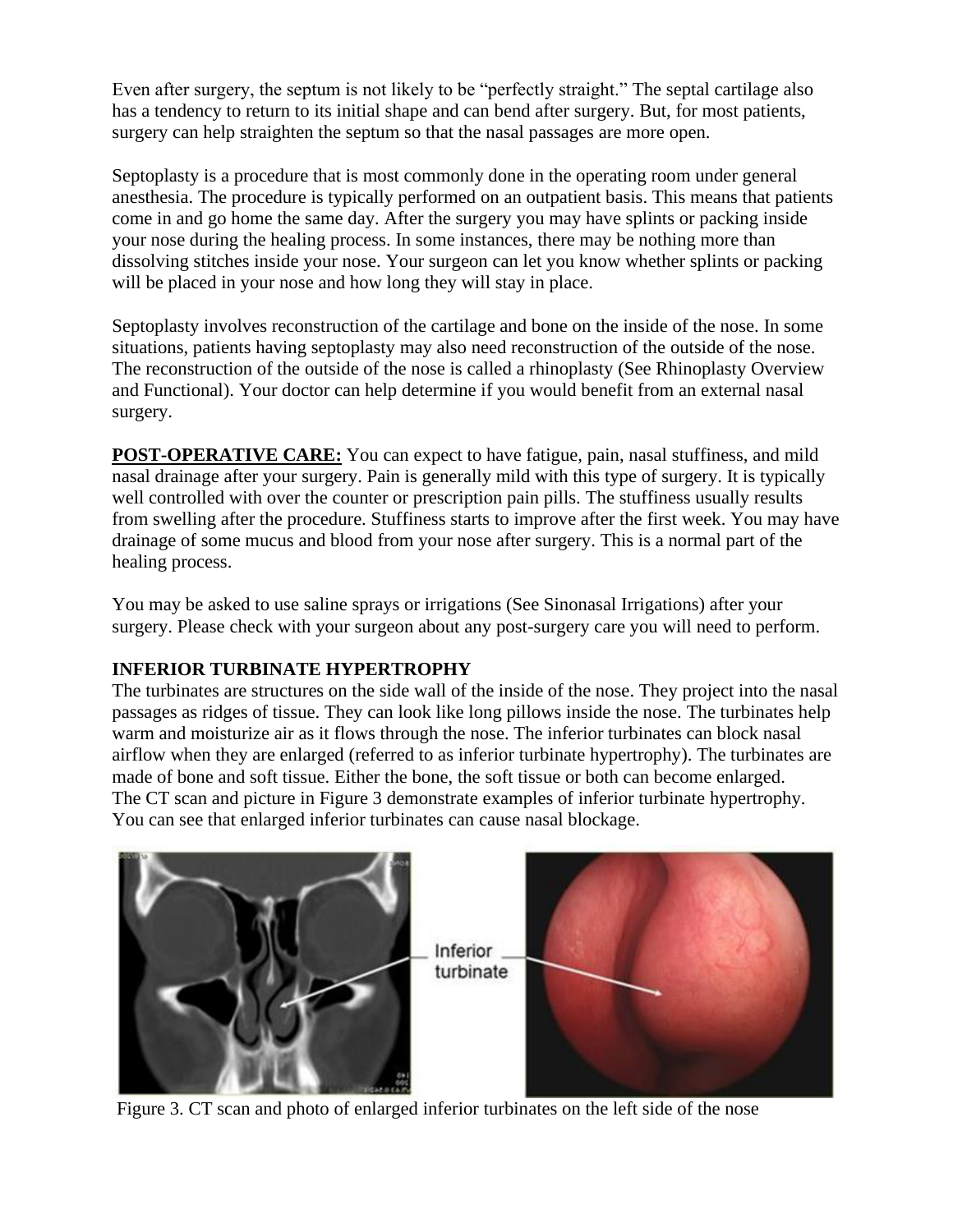**DIAGNOSIS:** The diagnosis of enlarged inferior turbinates can be made by your doctor. Your doctor may perform a procedure in the office called a nasal endoscopy (See Nasal Endoscopy). This will determine the cause of your nasal obstruction. After making the diagnosis, your doctor can discuss treatment options for you. If the turbinates are swollen, your doctor may recommend medications for you. For many patients, medications can help reduce the size of the turbinates and improve their nasal obstruction. If you have troublesome symptoms even after using medications, you may be a candidate for surgery.

**SURGERY:** There are many ways to shrink the size of the turbinates. Surgery is typically called turbinate reduction. Surgery can be performed either in the office or in the operating room. In many instances, turbinate surgery and septoplasty are performed at the same time. It is important that the turbinate not be removed completely. Complete turbinate removal can result in a very dry and crusty nose. Sometimes, turbinate tissue will re-grow after surgery and the procedure may need to be repeated. This is preferable to the situation of totally removing the turbinate.

You may hear of many different terms being used when it comes to surgery for the turbinates. Examples of these terms are cauterization, coblation, radiofrequency reduction, microdebrider resection and partial resection. These all refer to different methods of reducing the size of the turbinates. Some of these methods shrink the turbinates without removing the turbinate bone or tissue. These methods include cauterization, coblation, and radiofrequency reduction. In each of these methods, a portion of the turbinate is heated up with a special device. Over time, scar tissue forms in the heated portion of turbinate, causing the turbinate to shrink in size. With some of the other procedures, a portion of the turbinate is removed. It is important that enough of the turbinate remain. This will allow the turbinate to warm and humidify the air that is flowing through the nose. A procedure called submucosal resection is a common technique used to treat enlarged turbinates. With this procedure, the lining of the turbinate is left intact, but the inside of the turbinate is removed. As the turbinate heals, it will be much smaller than before surgery. Sometimes, this resection can be performed with a device called a microdebrider. This device allows the surgeon to remove the "stuffing" through a small opening in the turbinate. In some instances, turbinate bone is removed. After the surgery you may have packing in your nose during the healing process.

**POST-OPERATIVE CARE:** You can expect to have fatigue, pain, nasal stuffiness, and mild nasal drainage after your surgery. Pain is generally mild with this type of surgery. It is typically well controlled with over the counter or prescription pain pills. The stuffiness usually results from swelling after the procedure. Stuffiness starts to improve after the first week. You may have drainage of some mucus and blood from your nose after surgery. This is a normal part of the healing process.

You may be asked to use saline sprays or irrigations (See Sinonasal Irrigations) after your surgery. Please check with your surgeon about any post-surgery care you will need to perform.

### **RISKS OF SEPTAL AND TURBINATE SURGERY**

As with any surgical procedure, septal and turbinate procedures have associated risks. The chance of a complication occurring is very small. It is important that you understand the potential problems. You should ask your surgeon about any concerns you may have.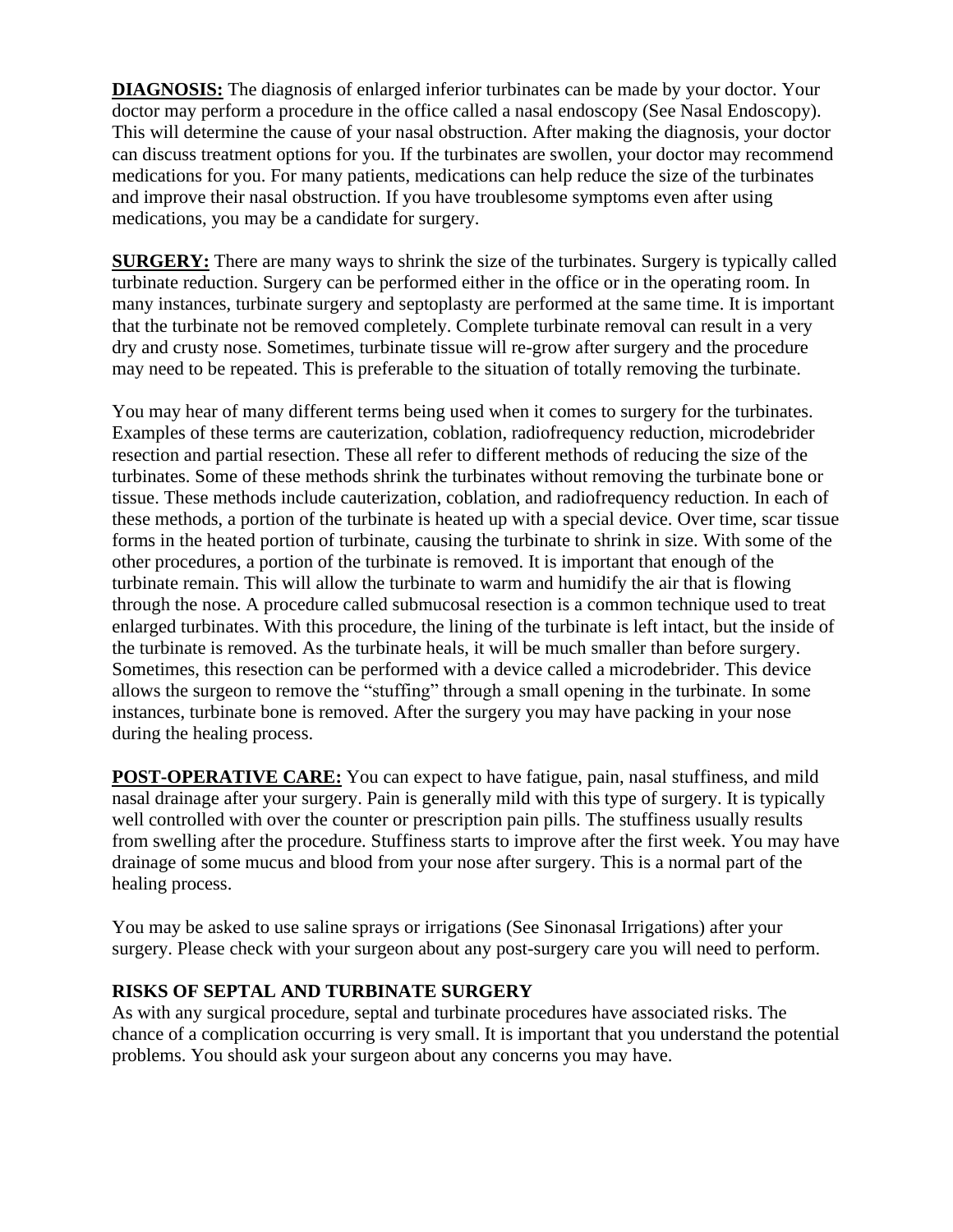**Bleeding:** Most nasal surgery involves some degree of bleeding, which is generally well tolerated. In very rare situations, significant bleeding may require termination of the procedure. Blood transfusion is rarely necessary and is given only in an emergency. You should stop use of blood thinners such as aspirin, ibuprofen, omega 3 and vitamin E at least one week before surgery. If you require prescription blood thinners, please make sure you discuss this with your surgeon. Your surgeon will provide guidelines on when these medications can be stopped and restarted.

**Persistent symptoms:** A large majority of patients (over 90%) have improvement in their symptoms after surgery. However, many different factors can impact the final outcome. Some patients may have persistent nasal obstruction after surgery. In very rare instances, patients may notice no improvement or worsening of their nasal obstruction.

**Infection:** Fortunately, infections after septal and turbinate surgery are very rare. A very rare infection called "Toxic Shock Syndrome" can also occur. This is a life-threatening infection and requires immediate treatment. If you note a change in your blood pressure, heart rate, fever and unusual symptoms of skin changes, please notify your surgeon immediately. The risk of toxic shock syndrome is thought to be less than one case in one hundred thousand septoplasty procedures.

**Tooth and nose numbness:** Temporary numbness or pain in the teeth after surgery is common. The nerves that go to the gums and front teeth of the upper jaw come through the nose. Surgery on the septum can lead to stretching or injury to these nerves. This can lead to some numbness of the teeth of the upper jaw. In most instances, the numbness is temporary. Similarly, the tip of the nose may be numb after septoplasty. Sometimes, sensation can take weeks or even months to return. Rarely, some patients can have persistent numbness of these areas.

**Septal perforation:** A septal perforation is a hole in the nasal septum. This can develop during or after surgery. Sometimes, a perforation can lead to bleeding, crusting and obstruction. Great care is taken during your procedure to prevent such a complication, but there is still a small risk this may occur. If the perforation does not cause any symptoms, then nothing further need be done. For symptomatic perforations, surgical closure or placement of a synthetic septal button can be performed.

**Brain fluid leak:** There is a very rare chance of creating a leak of brain (cerebrospinal) fluid. Should the rare complication of a brain fluid leak occur, it may create a potential pathway for infection. If a brain fluid leak were to occur, hospitalization and likely additional surgery would be necessary. This is an extremely rare problem after septoplasty.

**Other uncommon risks of surgery include:** change of sense of smell or taste, change in voice, and swelling or bruising of the area around the eye. There is also a very small risk of a subtle change in the external appearance of the nose after a septoplasty.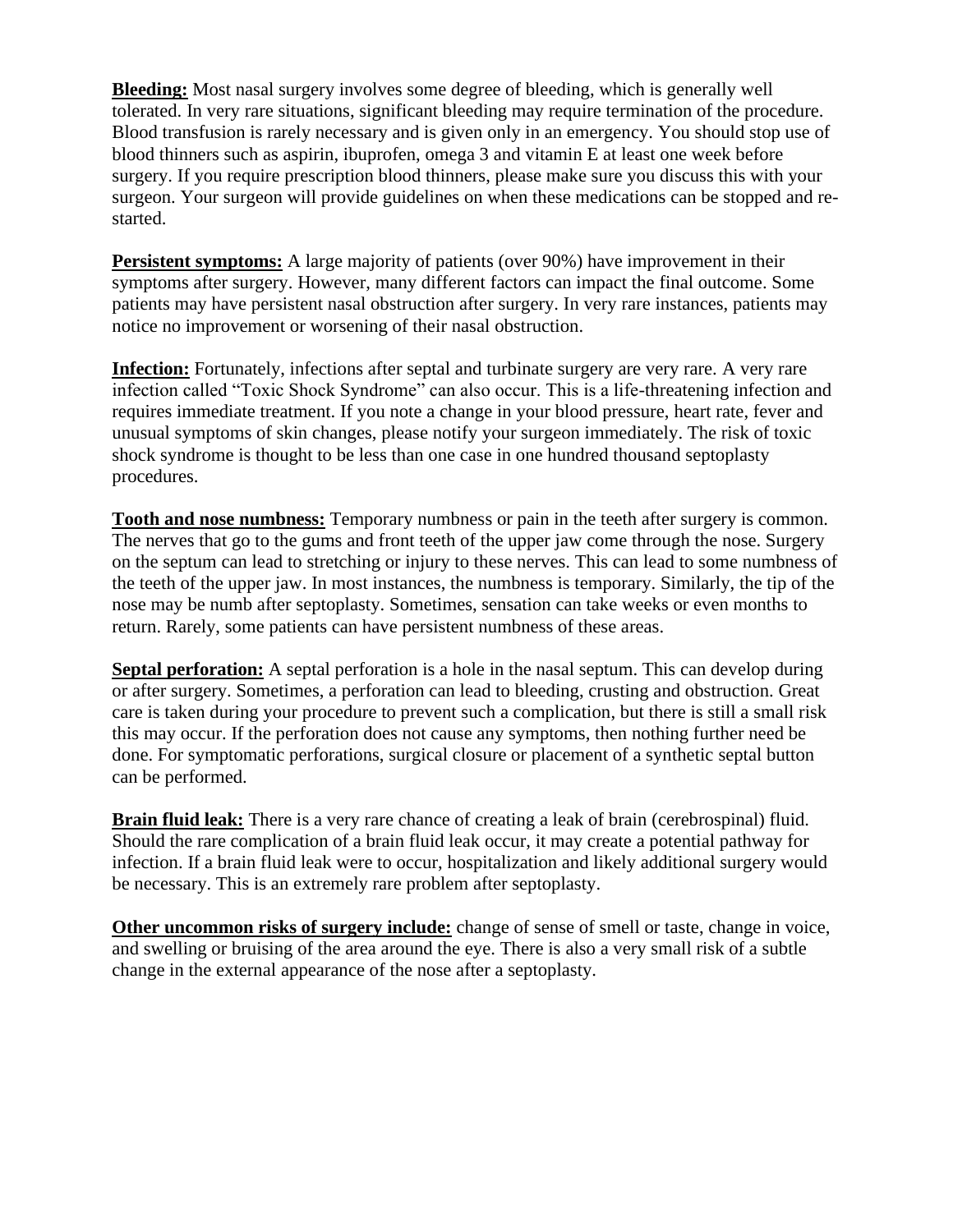### **COMMON QUESTIONS**

- How can I find out what is causing my nose blockage?
	- o A deviated nasal septum and large turbinates are two of the most common causes of nasal obstruction. However, there are other problems that can cause these same symptoms of stuffiness and difficulty breathing through the nose. For example, problems like polyps can cause nasal blockage. The best way to diagnose the problem is to undergo a nasal endoscopy (See Nasal Endoscopy). This is a painless procedure that is performed in a Otorhinolaryngologist's (ENT) office. A small endoscope is used to visualize the inside of the nasal passages. This allows your doctor to determine why airflow may be reduced or blocked.
- What treatments are available for nasal obstruction?
	- o The treatment depends on the cause of the obstruction. For patients who have swollen turbinates, prescription medications like steroid nasal sprays can help. Over-the-counter decongestant pills (like Sudafed®) can also help. However, using decongestants over the long term is generally not recommended. Some patients may continue to have blockage despite the use of medications and other measures. These patients may benefit from surgery.
- How do I know if I would benefit from septoplasty or turbinate surgery?
	- o An otorhinolaryngologist will be able to diagnose the causes of your obstruction. ENT surgeons are experienced in nasal problems and will be able to help you decide if surgery would be helpful.
- Will my nose be broken during a septoplasty?
	- o When patients undergo septal and turbinate procedures, the surgery is performed on the inside of the nose. Unless you are having a rhinoplasty procedure at the same time, the surgery will not involve the outside of the nose. So, your nose will not be broken, and any external bruising is very unlikely.

Copyright © 2020 by The American Rhinologic Society

The American Rhinologic Society presents this information as a service to current, past and future patients of its members as well as its membership. All information is believed to be accurate and true. Diligent efforts have been made to ensure objectivity and balance. The American Rhinologic Society, its Board of Directors, its Officers, its representatives, and its members are not responsible for any errors and/or omissions. The American Rhinologic Society cannot provide specific medical advice to patients via the Internet. All patients are encouraged to direct